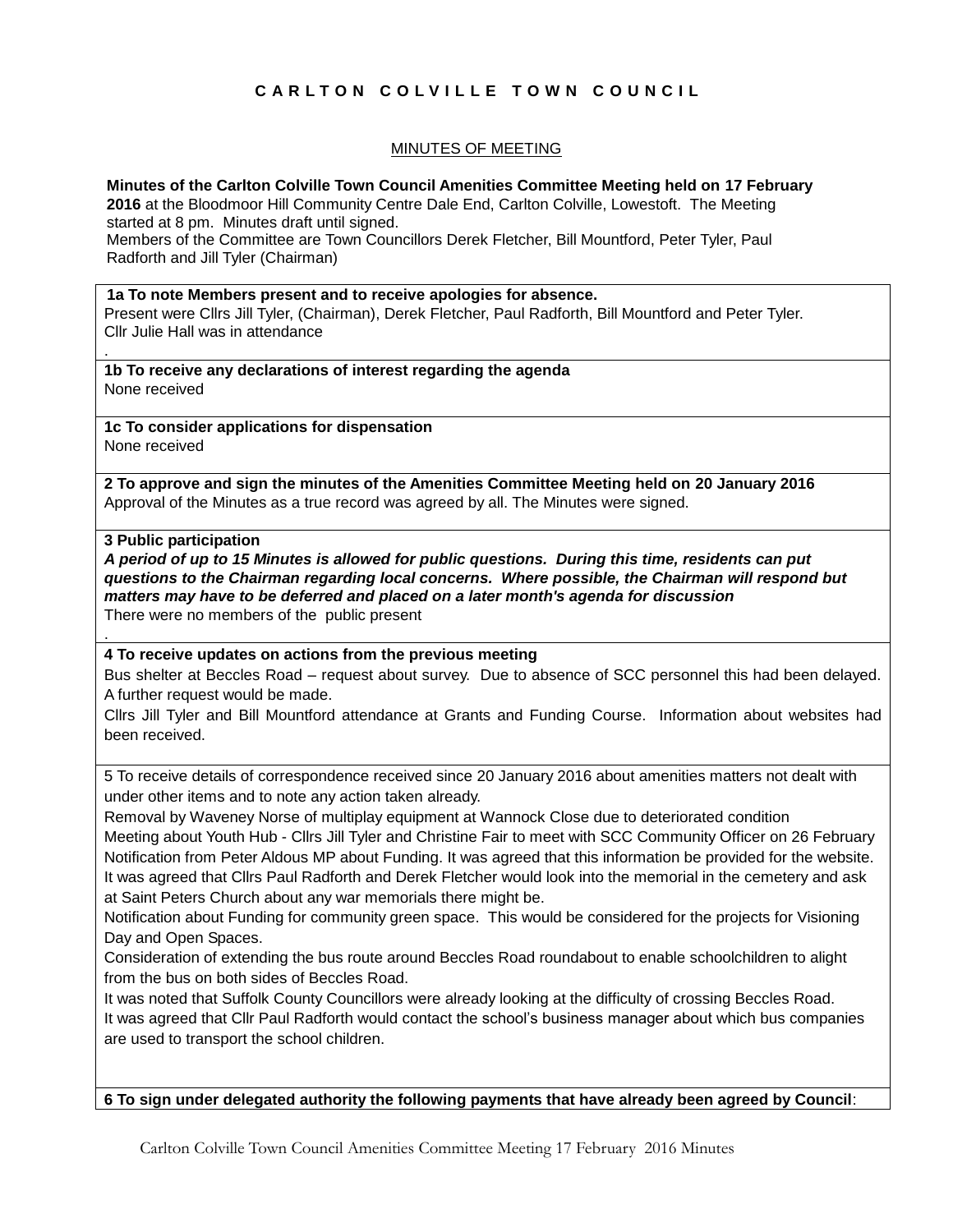The clerk's remuneration

This were agreed by all.

It was noted that the volunteer who had helped clear vegetation from Meadow Way had suffered loss and damage amounting to about £30 for petrol and blunt chain saw. District Councillors were asking County Councillors for reimbursement from locality funds. It was proposed to recommend that if this was not available then the Town Council would provide £30 for reimbursement if receipts provided.

It was noted that the debris still needed to be cleared and the Districts Councillors were requesting that this be done by W Norse. It was agreed to send a letter of thanks to the volunteer. It was agreed to make clearance of Bells Path an agenda item for the Town Council Meeting

## **7 To receive notification of WDC masterplan exercise on the provision of sport and leisure facilities at Oakes Farm and agree what outcomes the Town Council would like for the site and any consideration e.g. traffic/access**

It was noted that this was LOW11of the Local Development Framework.

It was agreed that Cllr Jill Tyler meet the representative of the WDC consultants for the development. Members comments were as follows:

Some green space be kept as in a country park

There should be leisure facilities for the community.

Access off the roundabout should be considered carefully.

# **8 To review visioning day items**

It was noted that:

Visioning day included request for improvement at Open Spaces

A report on Open Spaces would be received at the March Town Council Meeting

Cllrs Jill Tyler and Paul Radforth would review the current situation of the Open Spaces

# **9 To receive update on Town Council room**

It was noted that the carpets were being delivered on 25 February and that Cllr Peter Tyler would be available to meet the carpet fitters and that Cllr Peter Tyler would liaise with Carlton Colville Community Centre to move the furniture to the room.

Re building of the room and the response agreed at the Extra-ordinary Meeting, the clerk should clarify that the payment of the ducting had been agreed but not as an extra and that the suspended ceiling would be paid for after the ducting had been installed

That, after hearing from the builders, the Council would respond by requesting a Meeting with them on a Wednesday evening.

## **10 To receive update on allotments**

A further request had been received for an allotment.

It was agreed to join the allotments association.

The clerk would check to see if any water bill had been received lately.

## **11 To receive Newsletter and Website update**

Cllr Julie Hall had obtained current quotes for printing and had sourced a distributor that would comprehensively cover the area. The clerk had provided a list of roads and numbers of houses in each road.

## **12 Matters in abeyance and items for next month's meeting**

Review visioning day items. Updates on youth hub. Litter bins at Amenities corner and vets

## **13 To close Meeting**

Carlton Colville Town Council Amenities Committee Meeting 17 February 2016 Minutes